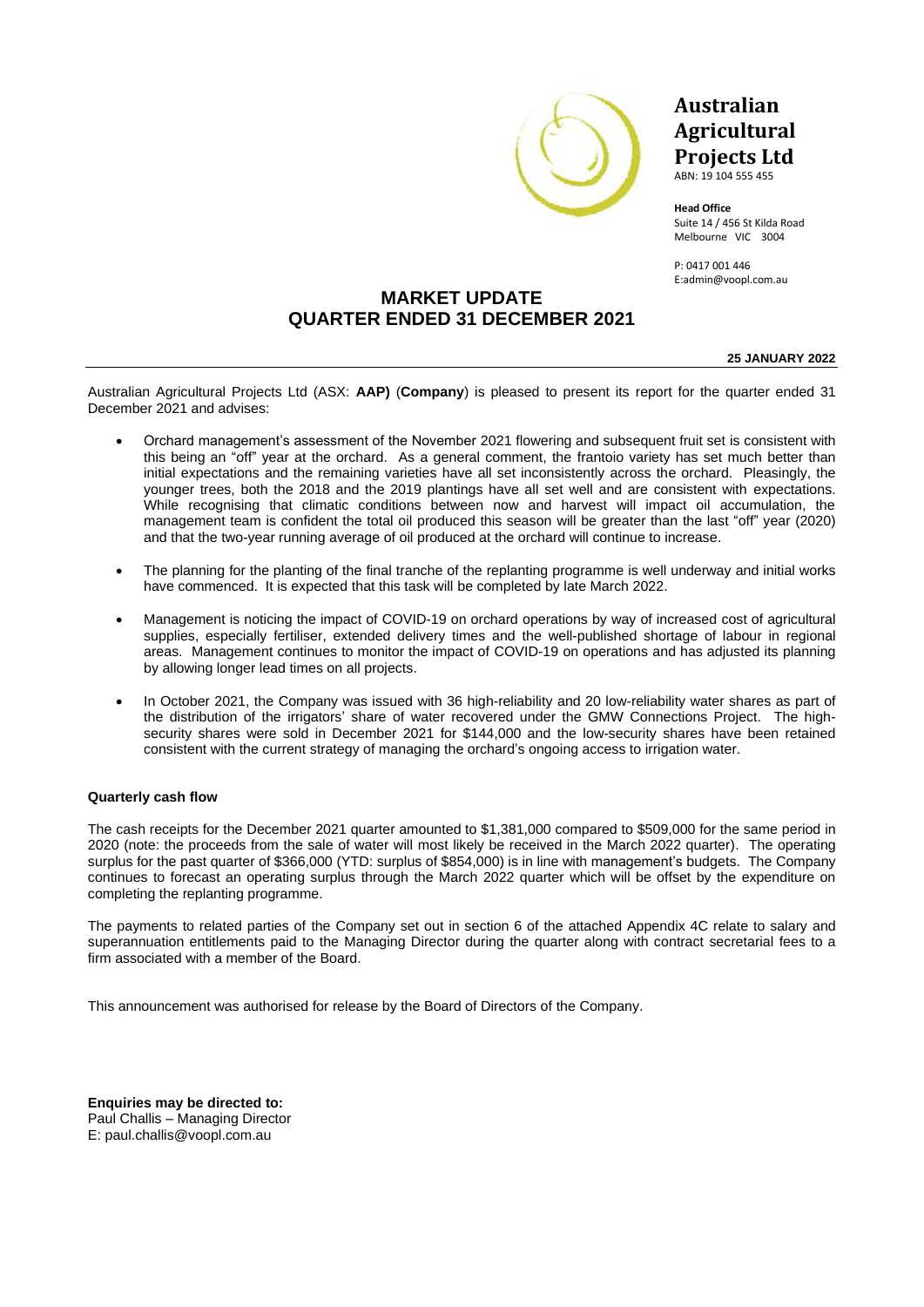# **Appendix 4C**

# **Quarterly cash flow report for entities subject to Listing Rule 4.7B**

| Name of entity |                                          |
|----------------|------------------------------------------|
|                | AUSTRALIAN AGRICULTURAL PROJECTS LIMITED |
| ABN            | Quarter ended ("current quarter")        |
| 19 104 555 455 | <b>31 DECEMBER 2021</b>                  |

|     | <b>Consolidated statement of cash flows</b>         | <b>Current quarter</b><br>\$A'000 | Year to date<br>$(6$ months)<br>\$A'000 |
|-----|-----------------------------------------------------|-----------------------------------|-----------------------------------------|
| 1.  | Cash flows from operating activities                |                                   |                                         |
| 1.1 | Receipts from customers                             | 1,381                             | 2,745                                   |
| 1.2 | Payments for                                        |                                   |                                         |
|     | research and development<br>(a)                     |                                   |                                         |
|     | (b)<br>product manufacturing and operating<br>costs | (618)                             | (1,069)                                 |
|     | advertising and marketing<br>(c)                    |                                   |                                         |
|     | leased assets<br>(d)                                |                                   |                                         |
|     | (e) staff costs                                     | (177)                             | (353)                                   |
|     | (f)<br>administration and corporate costs           | (66)                              | (164)                                   |
| 1.3 | Dividends received (see note 3)                     |                                   |                                         |
| 1.4 | Interest received                                   |                                   |                                         |
| 1.5 | Interest and other costs of finance paid            | (154)                             | (305)                                   |
| 1.6 | Income taxes paid                                   |                                   |                                         |
| 1.7 | Government grants and tax incentives                |                                   |                                         |
| 1.8 | Other (Government grants)                           |                                   |                                         |
| 1.9 | Net cash from / (used in) operating<br>activities   | 366                               | 854                                     |

| 2.  |                            | Cash flows from investing activities |
|-----|----------------------------|--------------------------------------|
| 2.1 |                            | Payments to acquire:                 |
|     | (a)                        | entities                             |
|     | (b)                        | businesses                           |
|     | $\left( \mathrm{c}\right)$ | property, plant and equipment        |
|     | (d)                        | investments                          |
|     | (e)                        | intellectual property                |
|     | (f)                        | other non-current assets             |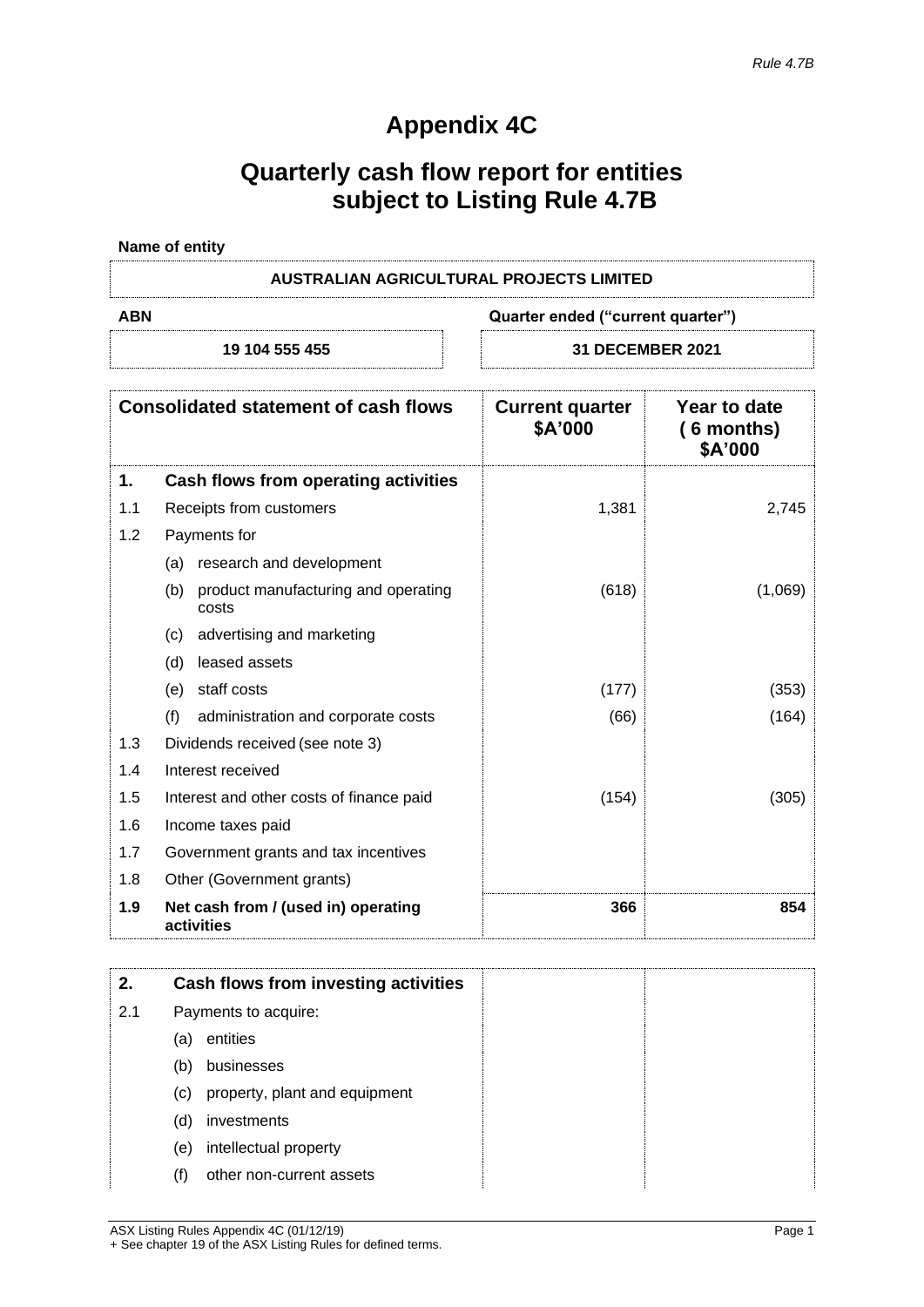|                  | <b>Consolidated statement of cash flows</b>       | <b>Current quarter</b><br>\$A'000 | Year to date<br>(6 months)<br>\$A'000 |
|------------------|---------------------------------------------------|-----------------------------------|---------------------------------------|
| $2.2\phantom{0}$ | Proceeds from disposal of:                        |                                   |                                       |
|                  | entities<br>(a)                                   |                                   |                                       |
|                  | (b)<br>businesses                                 |                                   |                                       |
|                  | property, plant and equipment<br>(c)              |                                   |                                       |
|                  | (d)<br>investments                                |                                   |                                       |
|                  | intellectual property<br>(e)                      |                                   |                                       |
|                  | (f)<br>other non-current assets                   |                                   |                                       |
| 2.3              | Cash flows from loans to other entities           |                                   |                                       |
| 2.4              | Dividends received (see note 3)                   |                                   |                                       |
| 2.5              | Other (provide details if material)               |                                   |                                       |
| 2.6              | Net cash from / (used in) investing<br>activities |                                   |                                       |

| 3.   | Cash flows from financing activities                                                          |     |       |
|------|-----------------------------------------------------------------------------------------------|-----|-------|
| 3.1  | Proceeds from issues of equity securities<br>(excluding convertible debt securities)          |     |       |
| 3.2  | Proceeds from issue of convertible debt<br>securities                                         |     |       |
| 3.3  | Proceeds from exercise of options                                                             | 1   |       |
| 3.4  | Transaction costs related to issues of<br>equity securities or convertible debt<br>securities |     |       |
| 3.5  | Proceeds from borrowings                                                                      |     | 50    |
| 3.6  | Repayment of borrowings                                                                       | (5) | (310) |
| 3.7  | Transaction costs related to loans and<br>borrowings                                          |     |       |
| 3.8  | Dividends paid                                                                                |     |       |
| 3.9  | Other (provide details if material)                                                           |     |       |
| 3.10 | Net cash from / (used in) financing<br>activities                                             | (4) | (259) |

|     | Net increase / (decrease) in cash and<br>cash equivalents for the period |     |     |
|-----|--------------------------------------------------------------------------|-----|-----|
| 4.1 | Cash and cash equivalents at beginning of<br>period                      | 368 | 135 |
| 4.2 | Net cash from / (used in) operating<br>activities (item 1.9 above)       | 366 | 854 |
| 4.3 | Net cash from / (used in) investing activities<br>(item 2.6 above)       |     |     |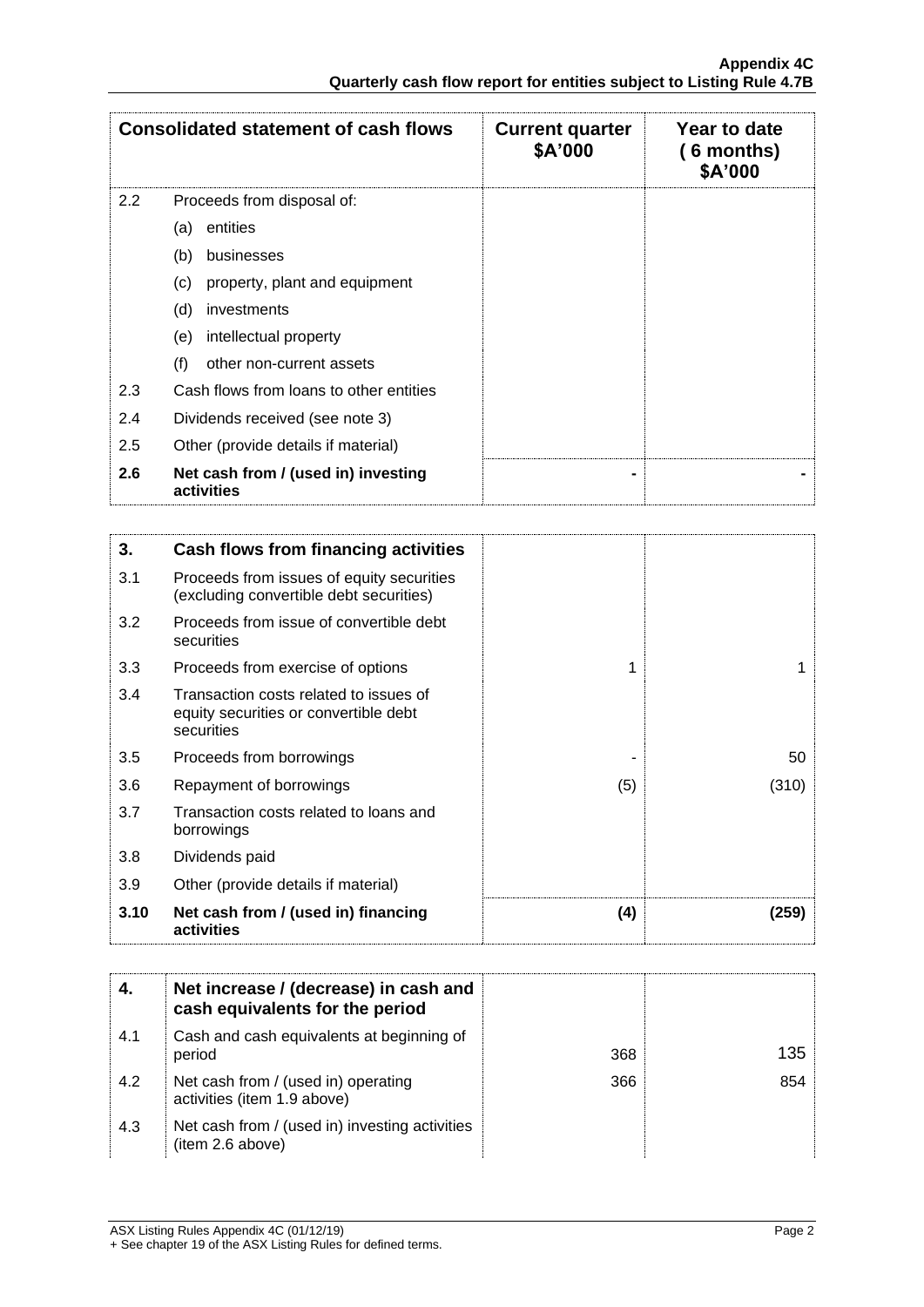|     | <b>Consolidated statement of cash flows</b>                         | <b>Current quarter</b><br>\$A'000 | Year to date<br>( 6 months)<br>\$A'000 |
|-----|---------------------------------------------------------------------|-----------------------------------|----------------------------------------|
| 4.4 | Net cash from / (used in) financing activities<br>(item 3.10 above) | (4)                               |                                        |
| 4.5 | Effect of movement in exchange rates on<br>cash held                |                                   |                                        |
| 4.6 | Cash and cash equivalents at end of<br>period                       | 730                               |                                        |

| 5.  | Reconciliation of cash and cash<br>equivalents<br>at the end of the quarter (as shown in the<br>consolidated statement of cash flows) to the<br>related items in the accounts | <b>Current quarter</b><br>\$A'000 | <b>Previous quarter</b><br>\$A'000 |
|-----|-------------------------------------------------------------------------------------------------------------------------------------------------------------------------------|-----------------------------------|------------------------------------|
| 5.1 | <b>Bank balances</b>                                                                                                                                                          | 730                               | 368                                |
| 5.2 | Call deposits                                                                                                                                                                 |                                   |                                    |
| 5.3 | <b>Bank overdrafts</b>                                                                                                                                                        |                                   |                                    |
| 5.4 | Other (provide details)                                                                                                                                                       | -                                 |                                    |
| 5.5 | Cash and cash equivalents at end of<br>quarter (should equal item 4.6 above)                                                                                                  | 730                               | 368                                |

|     | Payments to related parties of the entity and their<br>associates                                                                                          | <b>Current quarter</b><br><b>\$A'000</b> |
|-----|------------------------------------------------------------------------------------------------------------------------------------------------------------|------------------------------------------|
| 6.1 | Aggregate amount of payments to related parties and their<br>associates included in item 1                                                                 |                                          |
| 6.2 | Aggregate amount of payments to related parties and their<br>associates included in item 2                                                                 |                                          |
|     | Note: if any amounts are shown in items 6.1 or 6.2, your quarterly activity report must include a description of,<br>and an explanation for, such payments |                                          |

The amount in item 6.1 includes payment for:

| Salary and superannuation | 38 |
|---------------------------|----|
| Secretarial fees          |    |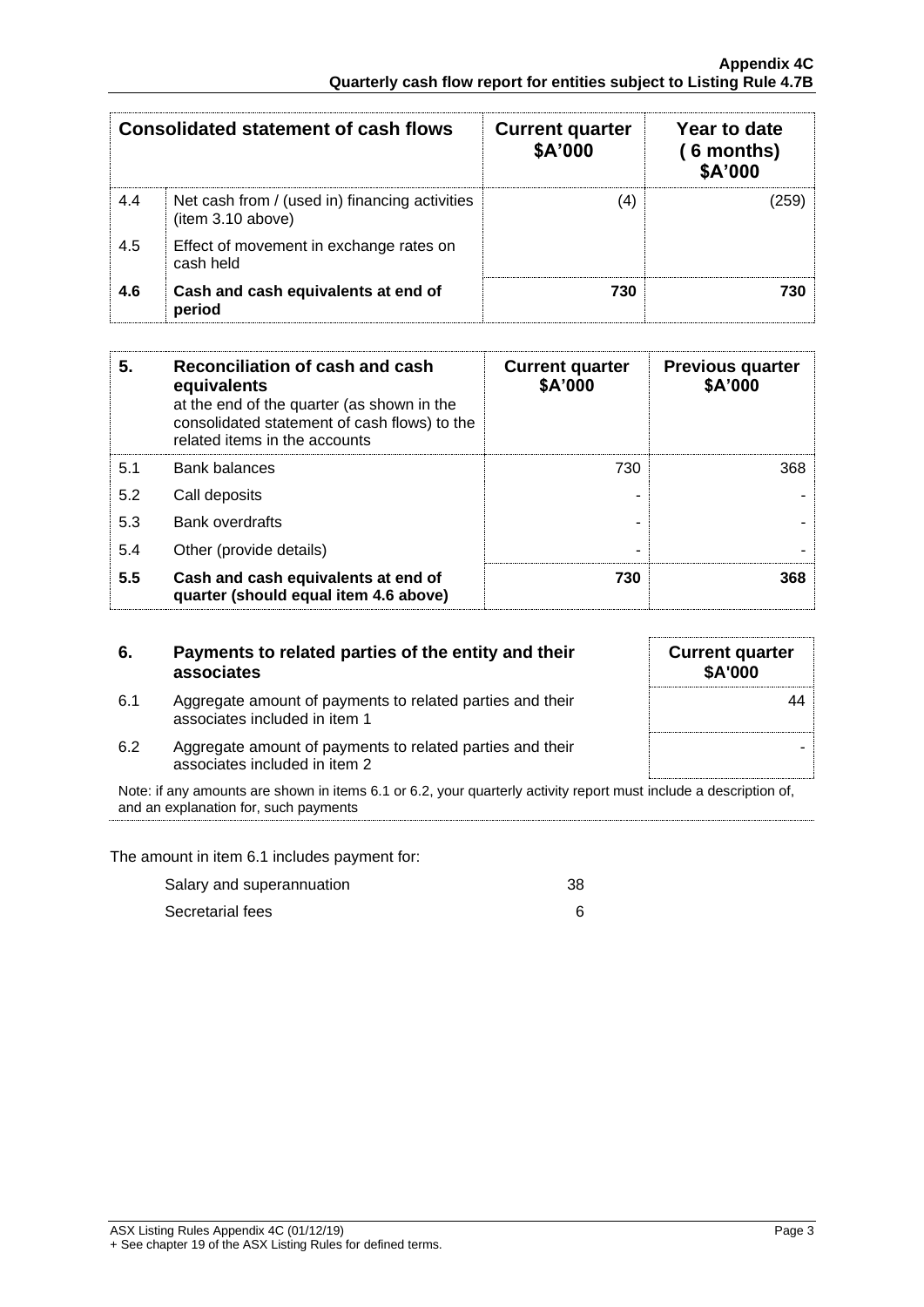### **7. Financing facilities** *Note: the term "facility' includes all forms of financing arrangements available to the entity. Add notes as necessary for an understanding of the sources of finance available to the entity.*

- 7.1 Loan facilities
- 7.2 Credit standby arrangements
- 
- 7.4 **Total financing facilities** 6,659 6,659

| 7.  | <b>Financing facilities</b><br>Note: the term "facility' includes all forms of financing<br>arrangements available to the entity.<br>Add notes as necessary for an understanding of the | <b>Total facility</b><br>amount at quarter<br>end | Amount drawn at<br>quarter end<br>\$A'000 |
|-----|-----------------------------------------------------------------------------------------------------------------------------------------------------------------------------------------|---------------------------------------------------|-------------------------------------------|
|     | sources of finance available to the entity.                                                                                                                                             | \$A'000                                           |                                           |
| 71  | Loan facilities                                                                                                                                                                         | 6.659                                             | 6.659                                     |
| 7.2 | Credit standby arrangements                                                                                                                                                             |                                                   |                                           |
| 7.3 | Other                                                                                                                                                                                   |                                                   |                                           |
| 7.4 | <b>Total financing facilities</b>                                                                                                                                                       | 6.659                                             |                                           |

### 7.5 **Unused financing facilities available at quarter end** -

7.6 Include in the box below a description of each facility above, including the lender, interest rate, maturity date and whether it is secured or unsecured. If any additional financing facilities have been entered into or are proposed to be entered into after quarter end, include a note providing details of those facilities as well.

Syndicated Loan facility

- Amount \$5,192,500
- Lender: Various syndicate members
- Interest Rate 9.0% pa
- Matures **August 2022** (option to extend to August 2023)
- **Secured**

Shareholder Loan Facility

- Amount \$1,466,000
- Lender **Various shareholders**
- Interest Rate 7.66% pa (weighted average)
- Matures **October 2023**
- **Unsecured**

| 8.  | Estimated cash available for future operating activities                     | \$A'000 |
|-----|------------------------------------------------------------------------------|---------|
| 8.1 | Net cash from / (used in) operating activities (Item 1.9)                    | 366     |
| 8.2 | Cash and cash equivalents at quarter end (Item 4.6)                          | 730     |
| 8.3 | Unused finance facilities available at quarter end (Item 7.5)                |         |
| 8.4 | Total available funding (Item $8.2 +$ Item $8.3$ )                           | 730     |
| 8.5 | Estimated quarters of funding available (Item 8.4 divided by<br>Item $8.1$ ) | n/a     |

- 8.6 If Item 8.5 is less than 2 quarters, please provide answers to the following questions:
	- 1. Does the entity expect that it will continue to have the current level of net operating cash flows for the time being and, if not, why not?

Answer:

2. Has the entity taken any steps, or does it propose to take any steps, to raise further cash to fund its operations and, if so, what are those steps and how likely does it believe that they will be successful?

Answer: